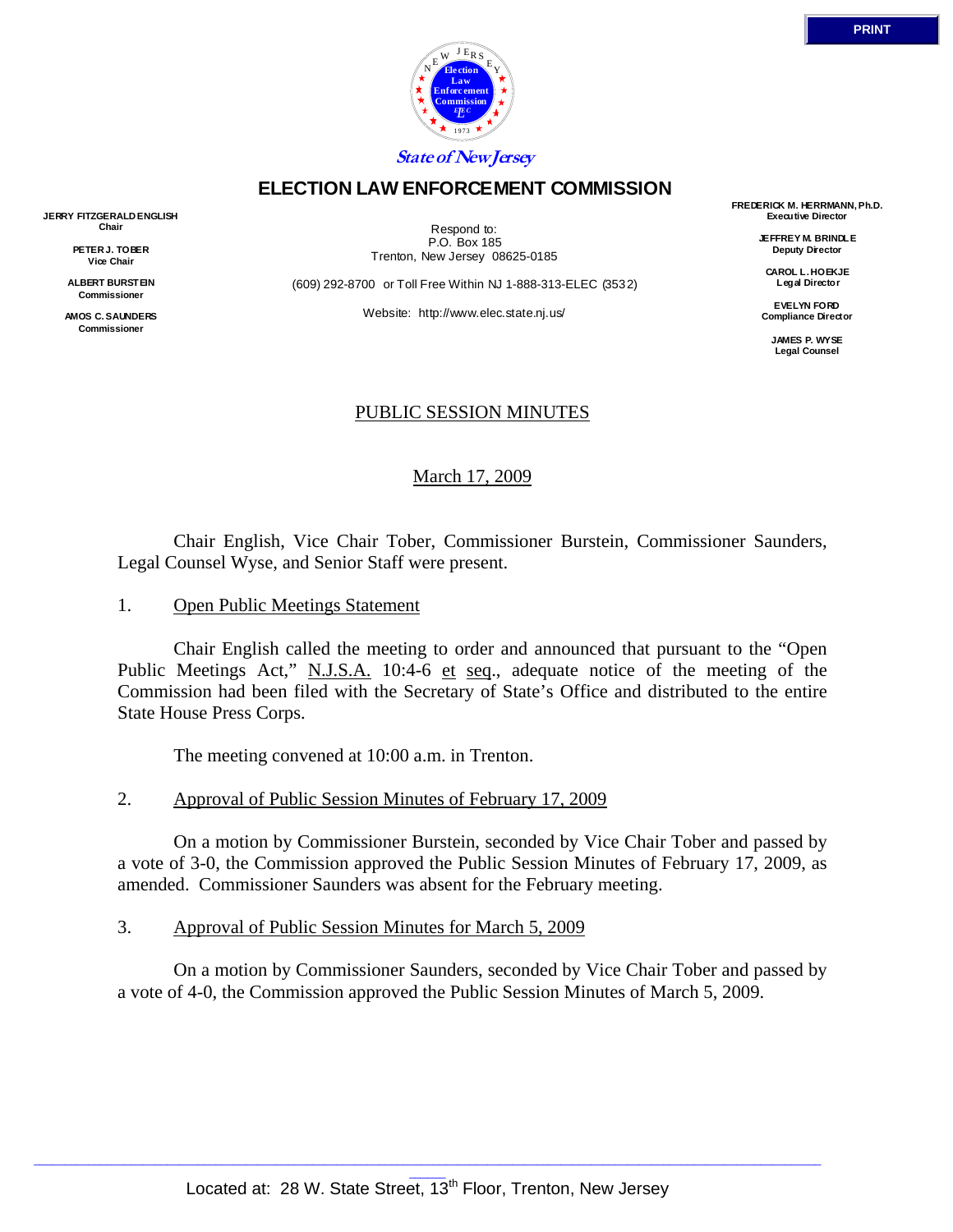#### 4. Executive Director's Report

#### A. Fiscal Year 2009 Budget Update

 Executive Director Herrmann stated that because of the current fiscal crisis, the administration has announced the following \$882,000 in impoundments from ELEC's budget for the remainder of Fiscal Year 2009:

- \$289,000 from the remaining money for the administration of the Clean Elections Program,
- \$50,000 from the equipment account,
- \$22,000 in lobbying fees collected for the website from a special Information Technology account,
- \$200,000 from lobbying fees,
- \$33,000 from professional fundraiser fees, and
- \$288,000 from the salary account.

 The Executive Director added that except for the funds from the salary account, none of the money comes out of the operational budget. He said, moreover, most of the salary account money could not be spent because of the hiring freeze. The Executive Director assured the Commissioners that ELEC will be able to operate for the rest of Fiscal Year 2009 because of various efficiencies including: cancelling of tuition reimbursement, postponing the purchase of equipment, and suspending out-ofoffice staff travel.

 According to Dr. Herrmann, Governor Jon S. Corzine has also announced that all State employees will be furloughed for one day in May and one day in June. The Executive Director noted that ELEC's Human Resource staff will be working on preparing a schedule to minimize the furlough's impact on the Commission's workload in the event that the Administration does not choose two specific dates.

#### B. Staff Activities

 Executive Director Herrmann reported that he had received a jury summons for the week of April 6, 2009. The Executive Director told the Commissioners that he requested a postponement until after July 1, 2009, so that he could continue his participation in administering the gubernatorial primary and not miss the April 7, 2009 meeting on debate sponsor selection.

 Executive Director Herrmann indicated that in late February, staff was contacted by the Connecticut office of State Ethics about where they could secure a copy of his 1997 article "Bricks Without Straw: The Plight of Governmental Ethics Agencies in the United States." The Executive Director said that the Connecticut staff was told that the article had been published by the Council of State Governments in the journal Public Integrity Annual. Dr. Herrmann added that the Connecticut agency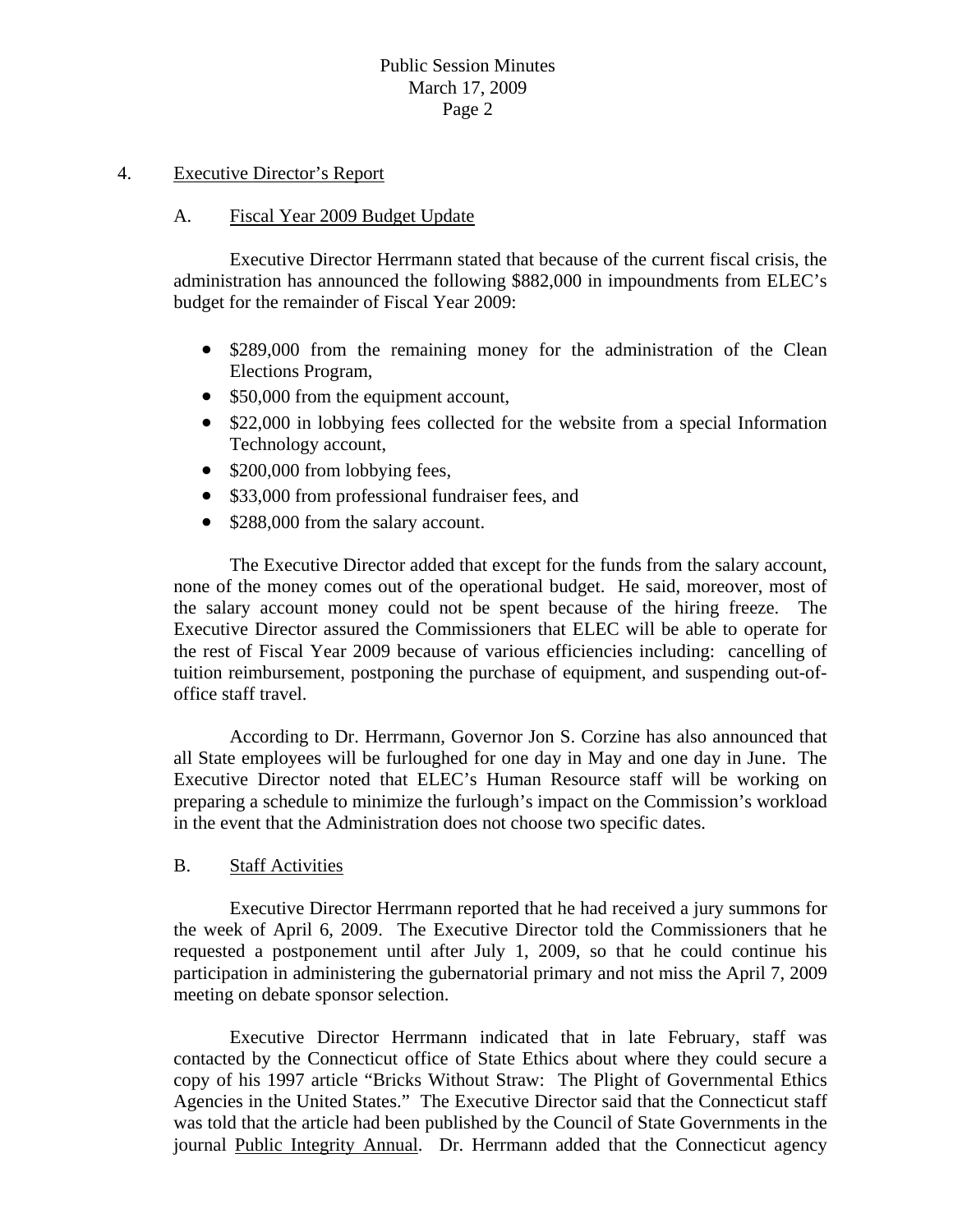needed to review the article because they are "in an era of justifying the tools we need to be effective." The Executive Director stated that he told the Commissioners that it was interesting to find out that after a decade the article's argument that ethics agencies need to be autonomous, adequately funded, and capable of enforcing the law is still considered relevant.

 Executive Director Herrmann announced that the Compliance Division staff held three training seminars in the high tech training room in January for Governmental Affairs Agents. He mentioned that ELEC currently monitors the activities of 1,054 agents and that the Division staff has completed processing the renewal of agent badges for calendar year 2009.

 Executive Director Herrmann noted that the Information Technology Section completed a major upgrade to ELEC's online contributor data search mechanism on March 5, 2009, and that this upgrade will make searches easier to perform for site users and searches will run considerably faster. The Executive Director expressed congratulations to the Information Technology Director Carol Neiman and her staff for an important improvement very well done.

 Executive Director Herrmann reported that on March 11, 2009, the Compliance Division staff made available in the public records room data from the annual reports of lobbying activity for the 2008 calendar year. He stated that this data, which provides total receipts and expenditures, a summary of benefit passing, and other information was also made available at the same time on ELEC's website. According to Dr. Herrmann, benefit passing in 2008 dropped almost 30 percent from the previous year to \$22,271, while total spending declined almost one percent to \$54.4 million. He expressed thanks to Compliance and Information Director Ford, Director of Lobbying Linda White, and their staff for doing a wonderful job in compiling, presenting, and distributing this material.

 The Executive Director mentioned that Assistant Software Engineer Stanley Su has left the Commission for a new position at Rutgers University. Executive Director Herrmann said that he did outstanding work for the Information Technology Section and will be greatly missed. The Executive Director added that because of the ongoing hiring freeze, ELEC will not be able to refill his position. His departure drops the full time employee count to 66.

C. Spring Meeting Schedule

- April 7, 2009 at 10:00 a.m. (Gubernatorial Public Financing Debate Sponsor Selection) in Trenton;
- April 20, 2009 at 11:00 a.m. in Trenton;
- May 19, 2009 at 11:00 a.m. in Trenton; and,
- June 16, 2009 at 11:00 a.m. in Trenton.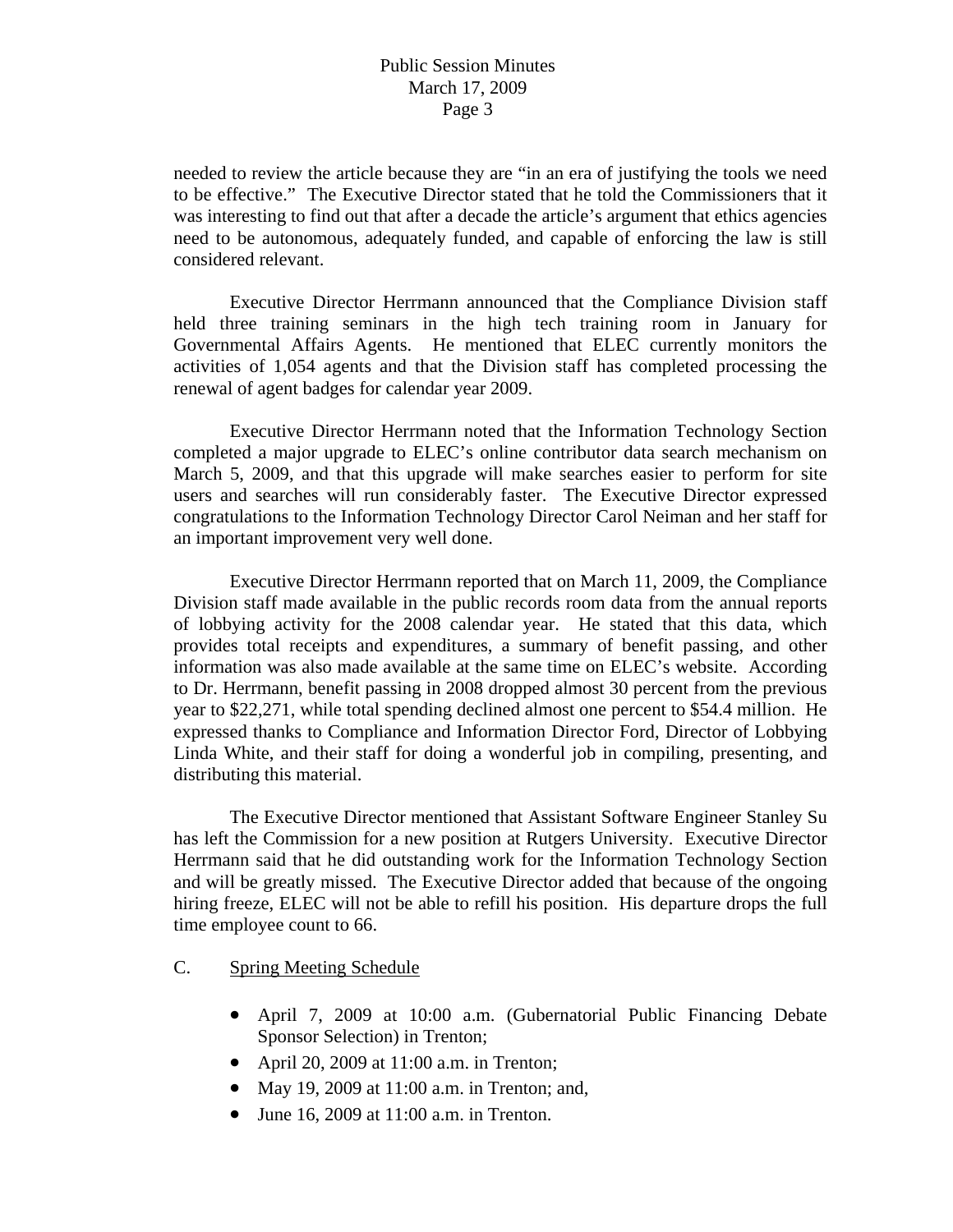## Public Session Minutes March 17, 2009 Page 4

#### 5. 2009 Gubernatorial Public Financing Program Update

 Special Programs Director Amy Davis reported that staff completed its review of Candidate Steven Lonegan's third and fourth submissions and issued public funds totaling \$217,974.88 on March 6, 2009. She said that Candidate Lonegan filed a fifth submission on March 10, 2009, and that staff will report to the Commission on Submission #5 at the next Commission meeting.

Director Davis mentioned that staff also completed its review of Candidate Chris Christie's first and second submissions. She said that on February 19 and February 27 public funds in the amounts of \$760,160 and \$236,754.20, respectively, were disbursed to the campaign. Director Davis stated that Candidate Christie filed a third submission on March 10. Staff will report to the Commission on Submission #3 at the next Commission meeting.

According to Director Davis, the next date for filing matching fund submissions is March  $24<sup>th</sup>$ . The Director indicated that staff will report to the Commission at its meeting on April  $20<sup>th</sup>$  on the status of any submissions received and public funds disbursed.

Chair English asked for an update concerning the debate sponsor applications.

Director Davis stated that March 16, 2009, was the deadline for 2009 gubernatorial primary election debate sponsors. She noted that the Commission received three applications and that staff will provide the Commissioners with a summary of the applications in advance of the April 7, 2009 Commission meeting to select debate sponsors.

Chair English asked if other candidates were interested in applying for public funds.

Director Davis responded that several other candidates were interested in applying and receiving public funds but had not been able to raise the required threshold amount of \$340,000 to date.

Chair English asked if an Independent candidate was interested in receiving public funds.

Director Davis stated that there was an Independent candidate interested in applying for the 2009 general election, but that no application has been received to date. She stated that the deadline to apply for public funds in the 2009 general election was September 1, 2009.

6. Public Hearing Concerning Proposed Amendments for Use of Campaign Funds for Legal Fees

 Chair English announced that a public hearing was being conducted to elicit public comment concerning proposed amendments of N.J.A.C. 19:25-6.10, the regulation concerning use of campaign funds for legal fees.